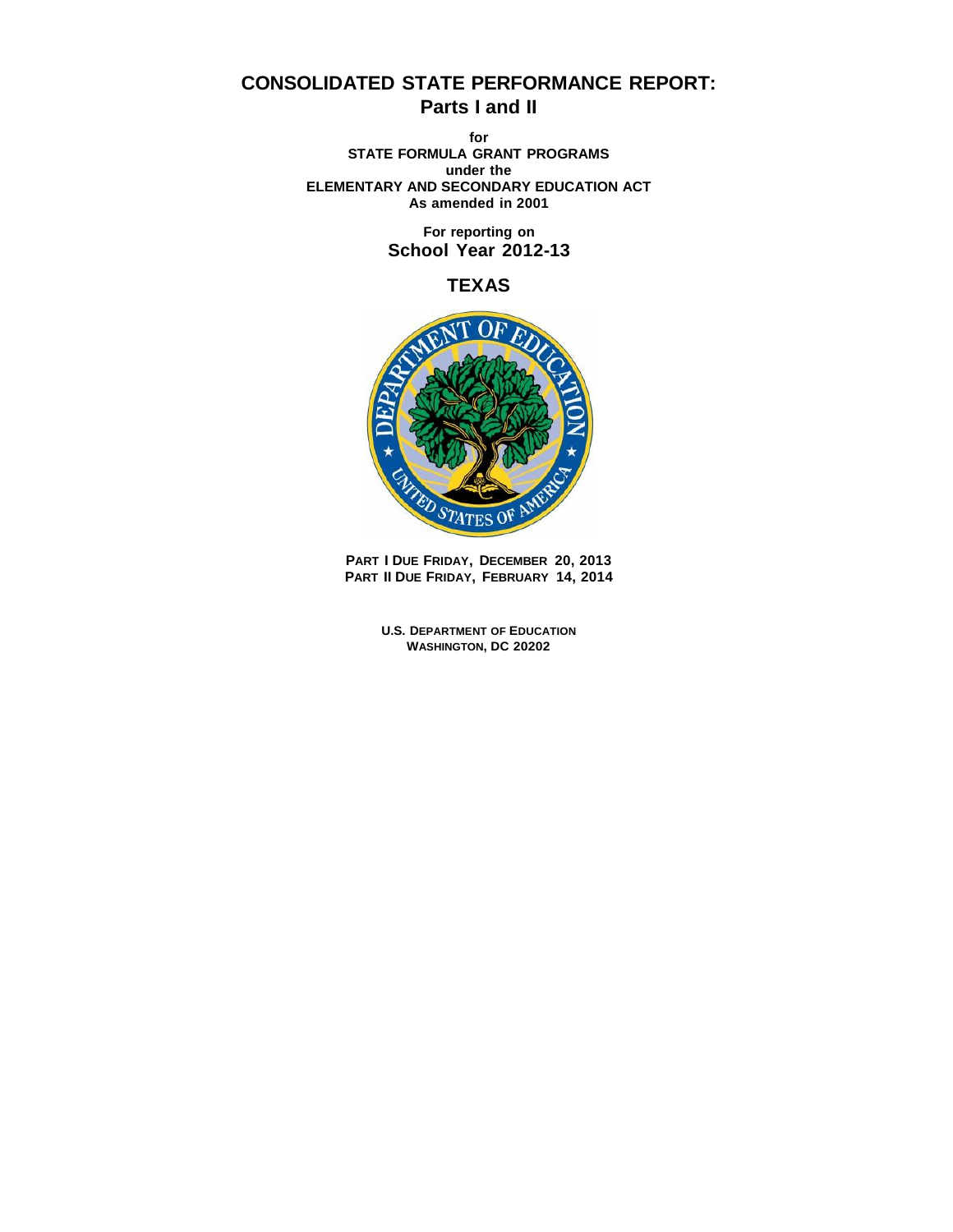# OMB NO. 1810-0614 Page 61

## **1.9** EDUCATION FOR HOfo/ELESS CHILDREN AND YOUTHS PROGRAM

This section collects data on homeless children and youth and the McKinney-Vento grant program.

In the table below, provide the following information about the number of LEAs in the State who reported data on homeless children and youth and the McKinney-Vento program. The totals will be will be automatically calculated.

| LEAS                   |       | #LEAs Reporting Data |
|------------------------|-------|----------------------|
| LEAs without subgrants | .102  | 1.102                |
| LEAs with subgrants    | 129   | 129                  |
| Total                  | 1.23' | 1.231                |

**]Comments:** The response 1s llm1ted to 4,000 characters.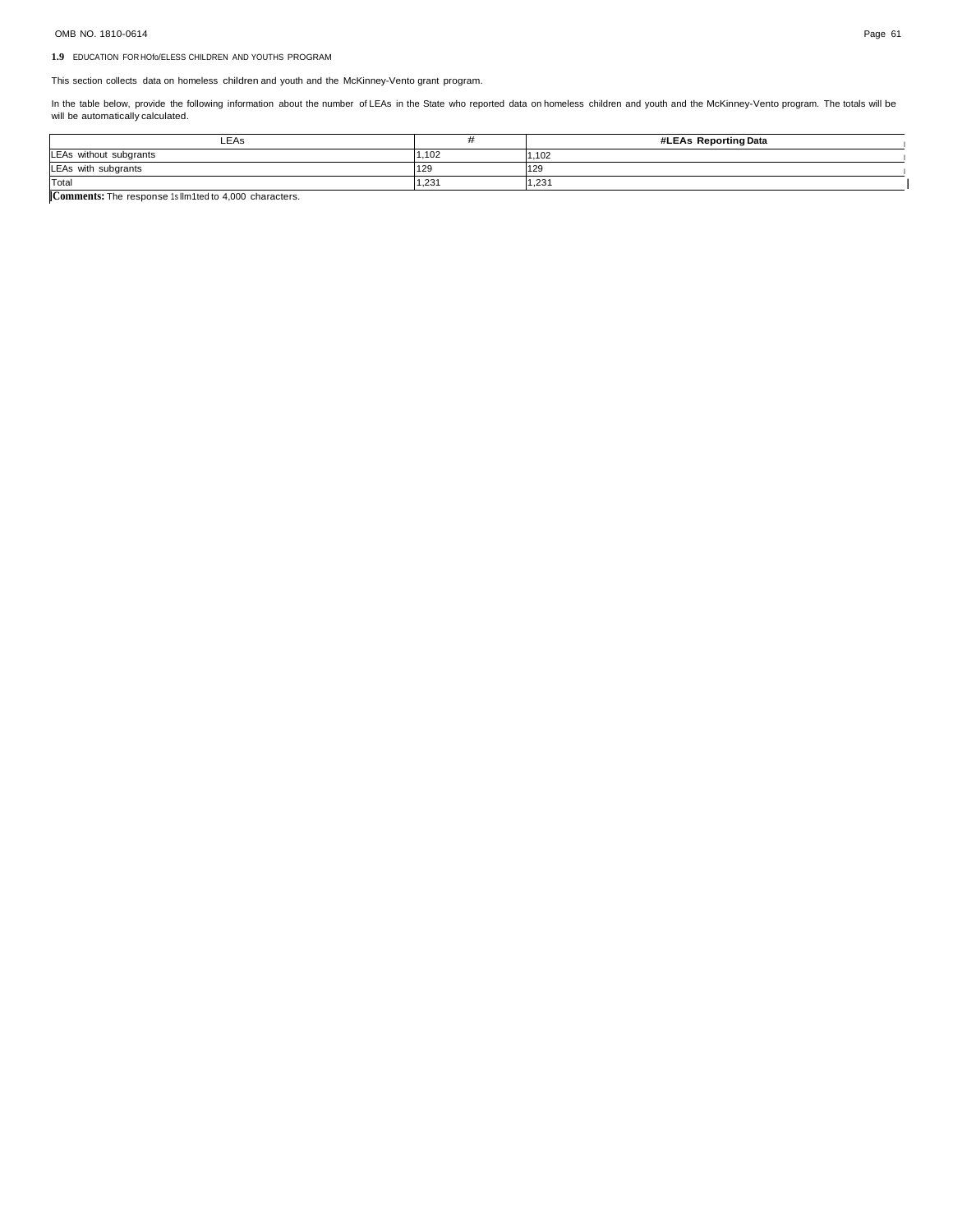# OMB NO. 1810-0614 Page 62

#### **1.9.1 All LEAs (with and without McKinne-yVento subgrants)**

The following questions collect data on homeless children and youth in the State.

## **1.9.1.1 Homeless Children And Youth**

In the table below, provide the number of homeless children and youth by grade level enrolled in public school at any time during the regular school year. The totals will be automatically calculated:

|                                                                             | # of Homeless Children/Youth Enrolled in Public School in LEAs Without | # of Homeless Children/Youth Enrolled in Public School in LEAs With |  |  |
|-----------------------------------------------------------------------------|------------------------------------------------------------------------|---------------------------------------------------------------------|--|--|
| Age/Grade                                                                   | <b>Subgrants</b>                                                       | <b>Subgrants</b>                                                    |  |  |
| Age 3 through 5 (not                                                        |                                                                        |                                                                     |  |  |
| Kindergarten)                                                               | 2,830                                                                  | 5,149                                                               |  |  |
| Κ                                                                           | 3,796                                                                  | 6,236                                                               |  |  |
|                                                                             | 3,566                                                                  | 6,039                                                               |  |  |
| 2                                                                           | 3,092                                                                  | 5,172                                                               |  |  |
| 3                                                                           | 2,952                                                                  | 4,928                                                               |  |  |
| 4                                                                           | 2,784                                                                  | 4,673                                                               |  |  |
| 5                                                                           | 2,637                                                                  | 4,384                                                               |  |  |
| 6                                                                           | 2,506                                                                  | 4,429                                                               |  |  |
|                                                                             | 2,247                                                                  | 3,902                                                               |  |  |
| 8                                                                           | 2,129                                                                  | 3,871                                                               |  |  |
| 9                                                                           | 2,388                                                                  | 5,599                                                               |  |  |
| 10                                                                          | 1,733                                                                  | 3,083                                                               |  |  |
| 11                                                                          | 1,793                                                                  | 3,073                                                               |  |  |
| 12                                                                          | 2,394                                                                  | 3,703                                                               |  |  |
| Ungraded                                                                    |                                                                        |                                                                     |  |  |
| Total                                                                       | 36,847                                                                 | 64,241                                                              |  |  |
| Comments: The response is limited to 4,000 characters. no data for ungraded |                                                                        |                                                                     |  |  |

# **1.9.1.2 Primary Nighttime Residence of Homeless Children and Youth**

In the table below, provide the number of homeless children and youth by primary nighttime residence enrolled in public school at any time during the regular school year. The primary nighttime<br>residence should be the stude

|                                                                              | # of Homeless Children/Youth - LEAs Without | # of Homeless Children/Youth - LEAs With |
|------------------------------------------------------------------------------|---------------------------------------------|------------------------------------------|
| <b>Primary Nighttime Residence</b>                                           | <b>Subgrants</b>                            | <b>Subgrants</b>                         |
| Shelters, transitional housing, awaiting foster care                         | 2.954                                       | 8.529                                    |
| Doubled-up (e.g., living with another family)                                | 30.514                                      | 50,787                                   |
| Unsheltered (e.g., cars, parks, campgrounds, temporary trailer, or abandoned |                                             |                                          |
| buildings)                                                                   | .122                                        | 1.698                                    |
| Hotels/Motels                                                                | 2.257                                       | 3.227                                    |
| Total                                                                        | 36.847                                      | 64.241                                   |
| <b>Comments:</b> The response is limited to 4,000 characters.                |                                             |                                          |

## **1.9.1.3 Subgroups of Homeless Students Enrolled**

In the table below, please provide the following information about the homeless students enrolled during the regular school year.

| <b>Special Population</b>                                     | # Homeless Children/Youth - LEAs Without Subgrants | # of Homeless Children/Youth - LEAs With Subgrants |  |
|---------------------------------------------------------------|----------------------------------------------------|----------------------------------------------------|--|
| Unaccompanied homeless youth                                  | .468                                               | 6.538                                              |  |
| Migratory children/youth                                      | 512                                                | 658                                                |  |
| Children with disabilities (IDEA)                             | 4.579                                              | 7.604                                              |  |
| Limited English Proficient (LEP) students                     | 4.004                                              | 10.973                                             |  |
| <b>Comments:</b> The response is limited to 4,000 characters. |                                                    |                                                    |  |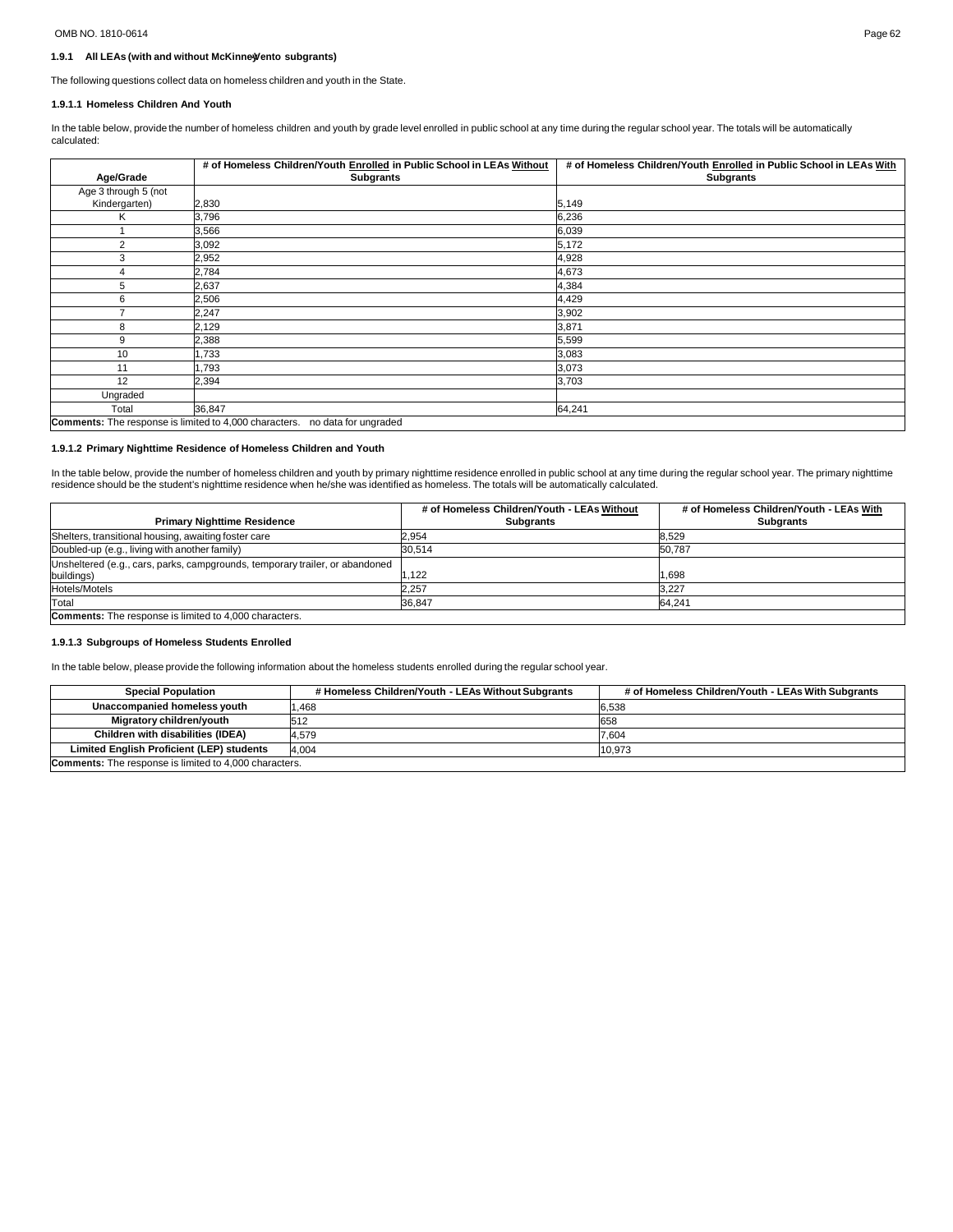# OMB NO. 1810-0614 Page 63

# **1.9.2 LEAs with McKinne-yVento Subgrants**

The following sections collect data on LEAs with McKinney-Vento subgrants.

# **1.9.2.1 Homeless Children and Youth Served by McKinney-Vento Subgrants**

In the table below, provide the number of homeless children and youth by grade level who were served by McKinney-Vento subgrants during the regular school year. The total will be automatically calculated.

| Age/Grade                                              | # Homeless Children/Youth Served by Subgrants |  |  |  |
|--------------------------------------------------------|-----------------------------------------------|--|--|--|
| Age Birth Through 2                                    | 275                                           |  |  |  |
| Age 3 through 5 (not Kindergarten)                     | 5,149                                         |  |  |  |
| Κ                                                      | 6,236                                         |  |  |  |
|                                                        | 6,039                                         |  |  |  |
| $\overline{2}$                                         | 5,172                                         |  |  |  |
| 3                                                      | 4,928                                         |  |  |  |
|                                                        | 4,673                                         |  |  |  |
| 5                                                      | 4,384                                         |  |  |  |
| 6                                                      | 4,429                                         |  |  |  |
|                                                        | 3,902                                         |  |  |  |
| 8                                                      | 3,871                                         |  |  |  |
| 9                                                      | 5,599                                         |  |  |  |
| 10                                                     | 3,083                                         |  |  |  |
| 11                                                     | 3,073                                         |  |  |  |
| 12                                                     | 3,703                                         |  |  |  |
| Ungraded                                               |                                               |  |  |  |
| Total                                                  | 64,516                                        |  |  |  |
| Comments: The response is limited to 4,000 characters. | no data for ungraded                          |  |  |  |

# **1.9.2.2 Subgroups of Homeless Students Served**

In the table below, please provide the following information about the homeless students served during the regular school year.

| Subgroup                                                      | # Homeless Students Served |  |
|---------------------------------------------------------------|----------------------------|--|
| Unaccompanied homeless youth                                  | 6.538                      |  |
| Migratory children/youth                                      | 658                        |  |
| Children with disabilities (IDEA)                             | 7,604                      |  |
| Limited English Proficient (LEP) students                     | 10.973                     |  |
| <b>Comments:</b> The response is limited to 4,000 characters. |                            |  |